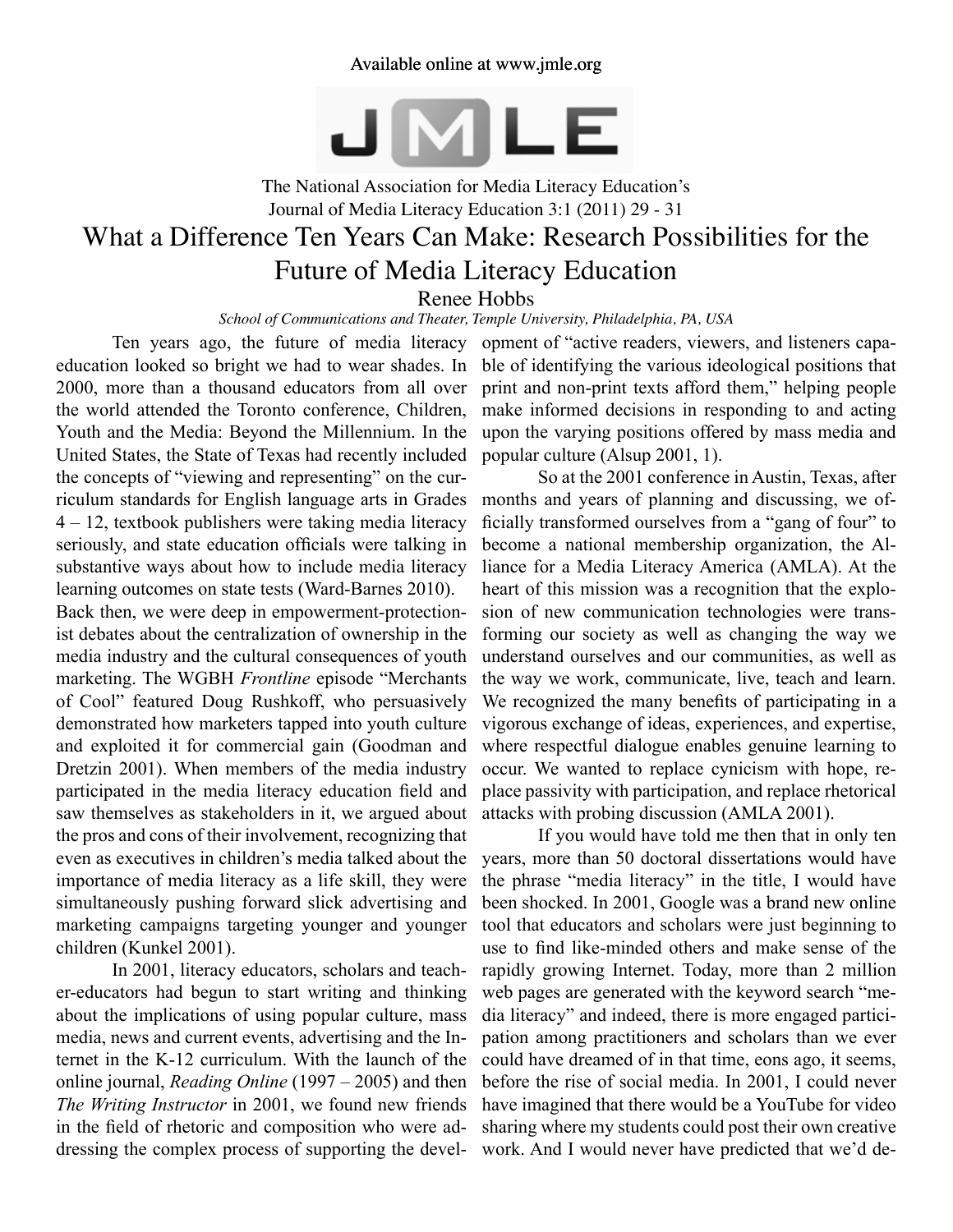velop a scholarly journal for media literacy education (or that I would be fortunate enough to be a founding co-editor with my colleague Amy Petersen Jensen).

So it's nearly impossible to predict what may be possible for the future of the field over the next ten years. In another publication, I have offered up a plan of action for steps to bring digital and media literacy education to all Americans (Hobbs 2010). But here I offer an informal "wish list" to identify those research issues that I hope will be more or less sorted out by the time that 2021 rolls around. Each of these challenges will require careful, sustained examination by scholars and practitioners, but I'm confident that in ten years, a substantive base of theory and evidence will shed light on these issues and inform the work of practitioners in a variety of settings, especially in the context of K-12 and higher education.

#### **Prove the Obvious: Focus on Learning Outcomes***.*

When you're in the classroom and see the "aha!" moment in the eyes of a student, it's clear: media literacy experiences are transformative. They change the way you experience media. And that changes the way you see yourself and the world around you. Media literacy educators seek to cultivate in students a deep understanding of the constructedness of media messages and digital technologies, recognizing short- and long-term implications in relation to the political, social, historical, technological and economic contexts in which we live and work. Through media production experiences, students experience the genuine power that comes from the recognition that one's own words (images, sounds, and multimedia) can change the world in large and small ways. But researchers must develop new theory to explain the power of media literacy education's potential impact on learners. We must probe to develop a better understanding of how to measure the various core competencies of media literacy itself, as they are differentially manifest in our encounters with different types of media genres, forms and tools. We must develop new assessment paradigms using video documentation and other strategies that can replace the outdated testing practices that are now strangling contemporary education. Five hundred dissertations and even more journal articles, books, and websites will be needed by 2021 to accomplish this lofty and ambitious goal.

## **Figure Out What Works: Focus on Transfer of Learning.**

If there's one giant research question that is the *sine qua non* of all education practice, indeed it is the question of how learning transfers from school to home and beyond. I believe that media literacy educators are in near-ideal circumstances to discover the precise conditions under which such transfer of learning occurs, as students take the creative, collaborative and analytic skills that they learn in the classroom and connect it to their everyday life experiences. We are now learning a lot about the experiences that some children and young people are having using digital media, living their lives online. But it will require a range of research methodologies to discover why, for some students, such activity seems to naturally promote critical consciousness and for others it's just another form of inconsequential diversion. We need to know why some types of media literacy assignments are seen as just another set of hoops to jump through, but for others, the same activities inspire an awakening of intellectual curiosity that engages passion and inspires authentic, pragmatic and meaningful social action. What's needed is a new level of precision in designing, implementing, describing and analyzing student engagement, teacher motivation, instructional practices and learning environments. We must seek to understand more deeply the configuration of the many factors (including matters of the head, heart and spirit) that contribute to the kind of transfer that John Dewey (1916, 1944) conceptualized in examining the fluid relationship between education, communication, ordinary social life and the genuine practice of democracy.

### **Take Down the Silos: Interdisciplinary Educational Programs**.

Perhaps by 2012, educators at all levels will take their cue from elementary teachers and teach the whole person, not just the "subject area." In my keynote address at the NAMLE conference in St. Louis, I explained how the interdisciplinarity of media literacy education requires us to deepen our respect for epistemological diversity. We can't afford to be elitist about what counts as knowledge. We cannot cling to received wisdom, be it key concepts, ideological claims about power, agency and identity, or hierarchies of method. The value of interdisciplinary collaboration is that it forces us to see the world afresh. Because we come from such a diverse array of disciplinary backgrounds, we can't assume that our colleagues will necessarily